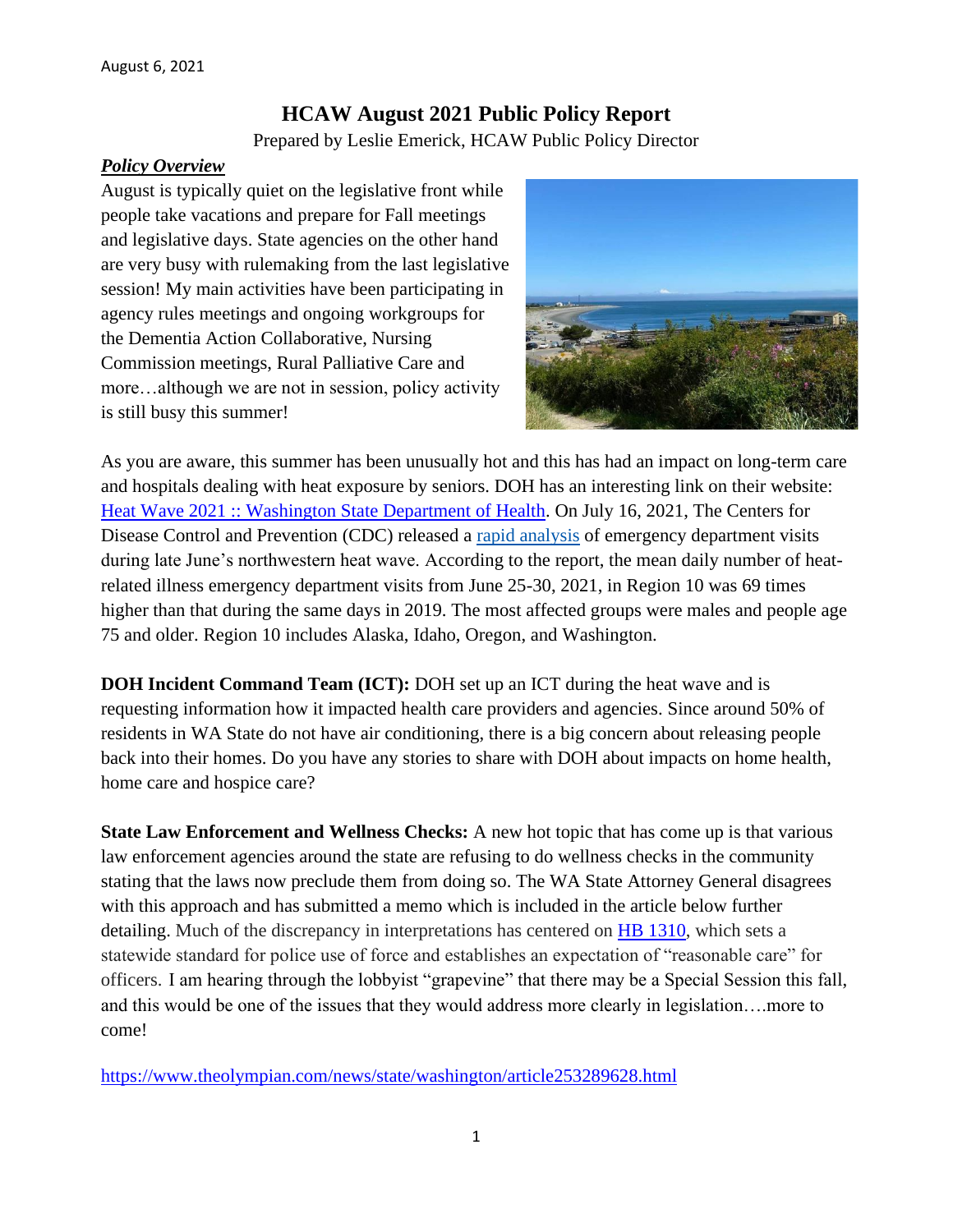#### August 6, 2021

**COVID-19 Pandemic:** Just when we thought we were nearing the end of the pandemic and Washington state has mostly opened back up, a new strain of the virus is causing setbacks around the country and the world, and Washington state is no exception. Cases seem to be rising in areas where there is a high percentage of non-vaccinated people, although it also has come breakthrough cases in other areas of the state as well. Here is an article released by DOH on July 28, 2021.

"New reporting from DOH reveals the devastating impact of COVID-19 on people who are unvaccinated, and underscores once again the need for people to get vaccinated now if they haven't already. The new data, released July 28, shows that between February and June 2021, at least 94% of COVID-19 cases, deaths, and hospitalizations in individuals 12 years or older from Washington state occurred in individuals who were not fully vaccinated. As of July 24, 2021, 61.4% of those eligible to receive vaccines have completed an approved vaccination series in our state. "We urge those who are eligible to get vaccinated. If they still have questions, we encourage them to speak to their healthcare provider," said Secretary of Health Umair A. Shah, MD, MPH. "We all have a role to protect our community especially those who are most vulnerable."

These data will be updated weekly in the new COVID-19 Cases, Deaths and [Hospitalizations](https://www.doh.wa.gov/Portals/1/Documents/1600/coronavirus/data-tables/421-010-CasesInNotFullyVaccinated.pdf) in Persons Who Are Not Fully [Vaccinated](https://www.doh.wa.gov/Portals/1/Documents/1600/coronavirus/data-tables/421-010-CasesInNotFullyVaccinated.pdf) report. The report provides an overview of confirmed or probable COVID-19 cases, hospitalizations, and deaths among people who are not fully vaccinated in Washington state. "Not fully vaccinated" is defined as those who have not received any dose of a COVID-19 vaccine or have received one or more doses of a COVID-19 vaccine but are not fully protected. Full protection from vaccination occurs about two weeks after receiving the final dose of an authorized COVID-19 vaccine because it typically takes that long for the body to build a high enough level of protection to fight the disease. More details will be added to the report, including demographics and trends, over the next few weeks. The COVID-19 Cases, Deaths and Hospitalizations in Persons Who Are Not Fully Vaccinated report can be found in the reports section on the [COVID-19](https://www.doh.wa.gov/Emergencies/COVID19/DataDashboard) Data Dashboard."

**Dr. Shah, Secretary of Health, in Power of Providers Initiative:** "As health care providers, we are committed to our patients and the overall health of the community. We support getting as many people vaccinated against COVID-19 as possible. Our goal is to seek patients' vaccination status, ask them about the vaccine and offer education, provide vaccination or a vaccine referral, and empower patients to share their vaccination status." Dr. Shah [Read Secretary Shah's Letter about the Power of Providers Initiative \(PDF\)](https://lnks.gd/l/eyJhbGciOiJIUzI1NiJ9.eyJidWxsZXRpbl9saW5rX2lkIjoxMDAsInVyaSI6ImJwMjpjbGljayIsImJ1bGxldGluX2lkIjoiMjAyMTA3MzAuNDM5NDU1NzEiLCJ1cmwiOiJodHRwczovL3d3dy5kb2gud2EuZ292L1BvcnRhbHMvMS9Eb2N1bWVudHMvMTYwMC9jb3JvbmF2aXJ1cy9TZWNyZXRhcnlTaGFoUE9QTGV0dGVyLnBkZiJ9.5IUwr-rjwstztA6n88JzlTLZLWW1KkHuSwR1Q_9UUkU/s/717258116/br/110200125318-l) | [Spanish \(PDF\)](https://lnks.gd/l/eyJhbGciOiJIUzI1NiJ9.eyJidWxsZXRpbl9saW5rX2lkIjoxMDEsInVyaSI6ImJwMjpjbGljayIsImJ1bGxldGluX2lkIjoiMjAyMTA3MzAuNDM5NDU1NzEiLCJ1cmwiOiJodHRwczovL3d3dy5kb2gud2EuZ292L1BvcnRhbHMvMS9Eb2N1bWVudHMvMTYwMC9jb3JvbmF2aXJ1cy9TZWNyZXRhcnlTaGFoUE9QTGV0dGVyLVNwYW5pc2gucGRmIn0.616c2hQqMNZlId_zPwOYbIvQLBHaLinCLIV3D0wT0FM/s/717258116/br/110200125318-l)

Visit DOH's Vaccine [Power of Providers Initiative web page](https://lnks.gd/l/eyJhbGciOiJIUzI1NiJ9.eyJidWxsZXRpbl9saW5rX2lkIjoxMDIsInVyaSI6ImJwMjpjbGljayIsImJ1bGxldGluX2lkIjoiMjAyMTA3MzAuNDM5NDU1NzEiLCJ1cmwiOiJodHRwczovL3d3dy5kb2gud2EuZ292L0VtZXJnZW5jaWVzL0NPVklEMTkvVmFjY2luZUluZm9ybWF0aW9uL1Bvd2Vyb2ZQcm92aWRlcnNJbml0aWF0aXZlIn0.NaF93PPTzuKHVTM4zZfga_TQKKWbSwPojtnPgJ7ofzU/s/717258116/br/110200125318-l) for more information

**Mandatory Vaccinations?** The next big controversy will be over whether to require vaccination in our health care system in WA state. This is worth a discussion among our agencies! I am sharing an article that just came out from the WA State Hospital Association: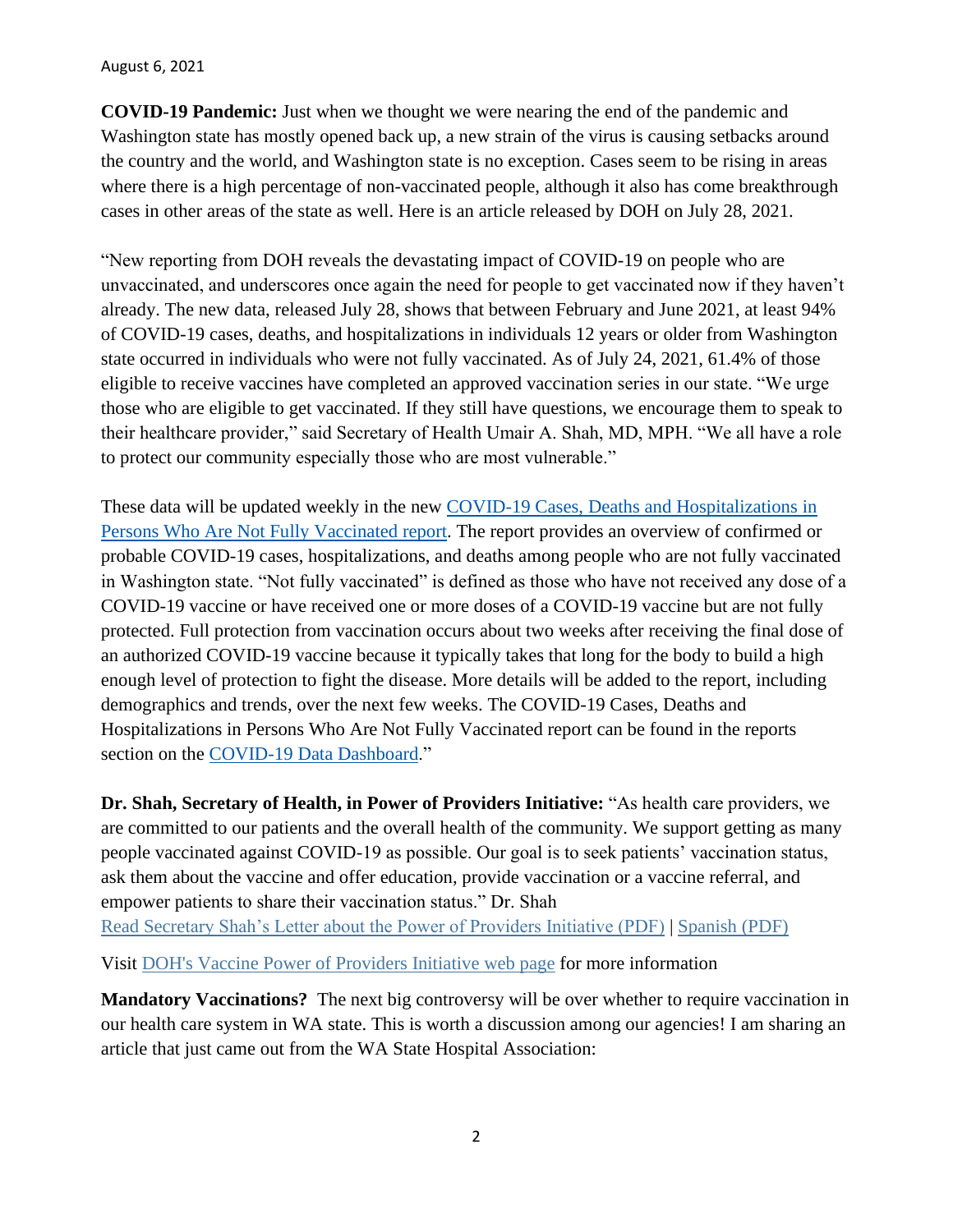## **WA State Hospital Association Statement Supporting COVID-19 Vaccine Requirements for Hospital and Health System Workers**

SEATTLE — During its most recent meeting, the WA State Hospital Association Board of Directors adopted a resolution supporting COVID-19 vaccination requirements for health care workers. WA's hospitals and health systems exist to improve and protect the health of our communities. In keeping with that goal, the WA State Hospital Association Board of Directors urges all hospitals in Washington State to adopt policies that require all health care workers to be vaccinated against COVID-19 or to follow steps determined by the hospital's policies. These requirements are necessary to protect workers, vulnerable patients, and community from COVID-19.

"Our state's health systems and hospitals have seen firsthand how debilitating and deadly this disease can be," said Cassie Sauer, President and CEO of the Washington State Hospital Association. "When the COVID-19 vaccines were first released, WSHA and its members strongly encouraged everyone who was eligible, including hospital and health system employees, to get vaccinated against COVID-19. In the months since, clinical data has shown the COVID-19 vaccines to be extraordinarily safe and effective and our best tool to prevent spread of the disease." The evidence is clear – vaccination against COVID-19 prevents people from becoming seriously ill, requiring hospitalization, or dying from the virus. To date, more than 4.4 million people in Washington and more than 164 million across the country have been vaccinated with minimal side effects.

### [PeaceHealth, Kaiser Permanente requiring COVID-19 vaccination for employees | Health | tdn.com](https://tdn.com/news/local/health/peacehealth-kaiser-permanente-requiring-covid-19-vaccination-for-employees/article_ce33e2d0-37f8-5f5c-943c-1703d80ec35f.html)

**When do the WA State Waivers end?** We are hoping that the state provides advance notice of waivers ending to allow agencies to "ramp down" to normal operations. Are there any that we would want to "keep"?

## *Department of Health (DOH)*

**Hospice Certificate of Need:** Opening rules date has not been set by DOH yet. In March 2020, Governor Inslee issued **Proclamation 20-36** waiving portions of Washington's Certificate of Need statutes and rules for the purpose of allowing providers within Washington to expand and/or establish services for the specific reason of responding to the COVID-19 pandemic within Washington. At this point the Department of Health is working on plans to transition from the pandemic response. As part of these efforts, the CN Program is sending a survey to determine which providers in Washington have expanded under the provisions of Proclamation 20-36. Your swift response to this survey will help the CN Program in working with those providers, who have taken advantage of the provisions of Proclamation 20-36, in implementing transition plans to return to CN approved services once this proclamation is rescinded. No date has been identified on when this proclamation will be rescinded, this is a step to help the CN Program identify which providers we may need to work with when this occurs. You will have seven (7) working days to respond to this survey. You can access the survey **HERE**. Deadline: COB JULY 26, 2021. If you have any question, please email us at **FSLCON@doh.wa.gov.**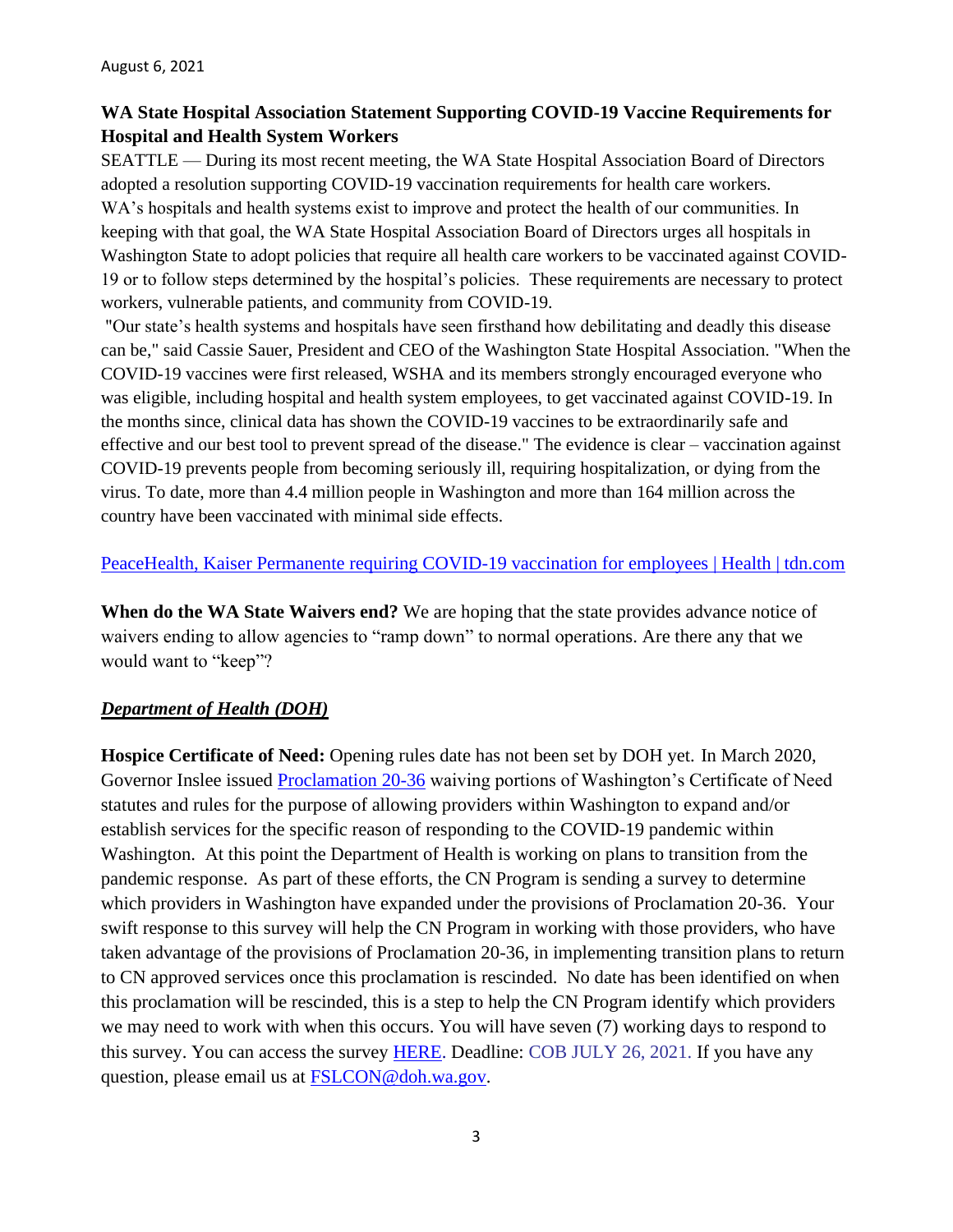August 6, 2021

**Emergency Rules Filed on Medication Assistance:** The Pharmacy Quality Assurance Commission (commission) and Department of Health (department) have jointly filed emergency rules to reinstate medication assistance rules as permitted under chapter 69.41 RCW. Specifically, these rules, filed under [WSR 21-15-108](https://lnks.gd/l/eyJhbGciOiJIUzI1NiJ9.eyJidWxsZXRpbl9saW5rX2lkIjoxMDEsInVyaSI6ImJwMjpjbGljayIsImJ1bGxldGluX2lkIjoiMjAyMTA3MjYuNDM3MjY5MjEiLCJ1cmwiOiJodHRwczovL2NvbnRlbnQuZ292ZGVsaXZlcnkuY29tL2F0dGFjaG1lbnRzL1dBRE9ILzIwMjEvMDcvMjYvZmlsZV9hdHRhY2htZW50cy8xODg4Njg0L1dTUjIxMTUxMDhwaGFybWFjeW1lZGljYXRpb25hc3Npc3RhbmNlMTAzZWZpbmFsLnBkZiJ9.rgNlZsR4Q1GlqI7u8w9Vc68MRVlLw_hUDm9l_vusu2s/s/717258116/br/109942125099-l) establish criteria for medication assistance in communitybased and in-home care settings in accordance with [RCW 69.41.010\(15\).](https://lnks.gd/l/eyJhbGciOiJIUzI1NiJ9.eyJidWxsZXRpbl9saW5rX2lkIjoxMDIsInVyaSI6ImJwMjpjbGljayIsImJ1bGxldGluX2lkIjoiMjAyMTA3MjYuNDM3MjY5MjEiLCJ1cmwiOiJodHRwczovL2FwcC5sZWcud2EuZ292L1JDVy9kZWZhdWx0LmFzcHg_Y2l0ZT02OS40MS4wMTAifQ.sG6J82QbLgXSy6-PWvASO4iL_RQnwy4hvSiDOrbr24g/s/717258116/br/109942125099-l) These rules help impacted individuals retain their independence and live in the least restrictive setting, such as their own home, longer by providing means and guidance for medication assistance. For more information and to view the rule language, please follow [this link.](https://lnks.gd/l/eyJhbGciOiJIUzI1NiJ9.eyJidWxsZXRpbl9saW5rX2lkIjoxMDMsInVyaSI6ImJwMjpjbGljayIsImJ1bGxldGluX2lkIjoiMjAyMTA3MjYuNDM3MjY5MjEiLCJ1cmwiOiJodHRwczovL2NvbnRlbnQuZ292ZGVsaXZlcnkuY29tL2F0dGFjaG1lbnRzL1dBRE9ILzIwMjEvMDcvMjYvZmlsZV9hdHRhY2htZW50cy8xODg4Njg0L1dTUjIxMTUxMDhwaGFybWFjeW1lZGljYXRpb25hc3Npc3RhbmNlMTAzZWZpbmFsLnBkZiJ9.XbGpZlG_kPeCBM_HV0SwMWaTcbLYDBiiaoBCHixY3Vs/s/717258116/br/109942125099-l) Contact [WSPQAC@doh.wa.gov](mailto:WSPQAC@doh.wa.gov) with questions.

### **DOH Rules Update: PAs ordering Home Health Services Expedited Rule Making CR-105:**

WAC 246-335-510 Definitions. In-Home Services, Home Health. DOH is proposing a permanent rule amendment to WAC 246-335-510(3), adding physician assistants to the list of practitioners authorized to order home health services and to sign plans of care, consistent with federal changes due to the coronavirus disease. Here is a link to the final rules

[https://www.doh.wa.gov/Portals/1/Documents/1100/2106/COVID19\\_WSR2106054inhomehealthde](https://urldefense.proofpoint.com/v2/url?u=https-3A__www.doh.wa.gov_Portals_1_Documents_1100_2106_COVID19-5FWSR2106054inhomehealthdefintions4thCR103E-5FHSQAfinal-2D20210225.pdf&d=DwMFAg&c=KoC5GYBOIefzxGAm2j6cjFf-Gz7ANghQIP9aFG9DuBs&r=JFSX2FZr_wMld8njq9RXTR5nVpfLZCXhK8TJJ2jqEeE&m=mYDLf7D3I262oXHBUYHqWmrdSalcMScKYhKg1RNIbUM&s=bA6EjMykuF8Z9wdOzEM8jkD0NLW3wvL9wPVgNGlw1eQ&e=) [fintions4thCR103E\\_HSQAfinal-20210225.pdf](https://urldefense.proofpoint.com/v2/url?u=https-3A__www.doh.wa.gov_Portals_1_Documents_1100_2106_COVID19-5FWSR2106054inhomehealthdefintions4thCR103E-5FHSQAfinal-2D20210225.pdf&d=DwMFAg&c=KoC5GYBOIefzxGAm2j6cjFf-Gz7ANghQIP9aFG9DuBs&r=JFSX2FZr_wMld8njq9RXTR5nVpfLZCXhK8TJJ2jqEeE&m=mYDLf7D3I262oXHBUYHqWmrdSalcMScKYhKg1RNIbUM&s=bA6EjMykuF8Z9wdOzEM8jkD0NLW3wvL9wPVgNGlw1eQ&e=) (Date Adopted 2/23/2021)

**DOH Rulemaking removing limitation on distance supervision for Social Worker Associates.**  If you have comments you may submit these comments here: [Rules Comment](https://lnks.gd/l/eyJhbGciOiJIUzI1NiJ9.eyJidWxsZXRpbl9saW5rX2lkIjoxMDAsInVyaSI6ImJwMjpjbGljayIsImJ1bGxldGluX2lkIjoiMjAyMTA3MDIuNDI3Njk1NjEiLCJ1cmwiOiJodHRwczovL2djYzAyLnNhZmVsaW5rcy5wcm90ZWN0aW9uLm91dGxvb2suY29tLz91cmw9aHR0cHMlM0ElMkYlMkZmb3J0cmVzcy53YS5nb3YlMkZkb2glMkZwb2xpY3lyZXZpZXclMkYmZGF0YT0wNCU3QzAxJTdDQnJhbmRvbi5XaWxsaWFtcyU0MERPSC5XQS5HT1YlN0M1OWI5MDI2YzFhNTU0NmIxNzZmNTA4ZDkzNjc0NzBhNiU3QzExZDBlMjE3MjY0ZTQwMGE4YmEwNTdkY2MxMjdkNzJkJTdDMCU3QzAlN0M2Mzc2MDA2OTU5OTI0NjczOTklN0NVbmtub3duJTdDVFdGcGJHWnNiM2Q4ZXlKV0lqb2lNQzR3TGpBd01EQWlMQ0pRSWpvaVYybHVNeklpTENKQlRpSTZJazFoYVd3aUxDSlhWQ0k2TW4wJTNEJTdDMTAwMCZzZGF0YT1NR3BxYUpkRG9uWXJNc0FwMk1Wa3FrQTJxTG5wJTJCYUpheFJUQmY2WXF4Z3MlM0QmcmVzZXJ2ZWQ9MCJ9.IgKnoLTJYTNVcCxQpHvoHwSZIkveaacwfD3wwreU388/s/717258116/br/108820302323-l) If you have any questions regarding this please reach out to Brandon Williams at [brandon.williams@doh.wa.gov.](mailto:brandon.williams@doh.wa.gov)

• [2113148counselingswrkmftpostgradsupervision105final.pdf](https://lnks.gd/l/eyJhbGciOiJIUzI1NiJ9.eyJidWxsZXRpbl9saW5rX2lkIjoxMDEsInVyaSI6ImJwMjpjbGljayIsImJ1bGxldGluX2lkIjoiMjAyMTA3MDIuNDI3Njk1NjEiLCJ1cmwiOiJodHRwczovL2NvbnRlbnQuZ292ZGVsaXZlcnkuY29tL2F0dGFjaG1lbnRzL1dBRE9ILzIwMjEvMDcvMDIvZmlsZV9hdHRhY2htZW50cy8xODcwNTEwLzIxMTMxNDhjb3Vuc2VsaW5nc3dya21mdHBvc3RncmFkc3VwZXJ2aXNpb24xMDVmaW5hbC5wZGYifQ.ls0Bw36s7XNsR6KP53OeepJDV5gTB8OHkpGryVFS9rc/s/717258116/br/108820302323-l)

**Bi-Weekly Fit Testing Update: Plan going forward:** For large facilities, have fit testing contractors use the N95s that building can purchase. For AFH, provide 3M for fit testing. Skilled nursing facilities have supplied their own N95's for fit testing. the AFH's have relied on DOH and contractors to supply the N95's for fit testing. As the pandemic has wound down the supply chain is homogenizing to major suppliers. New DOH website for Fit Testing: [https://www.doh.wa.gov/ForPublicHealthandHealthcareProviders/HealthcareProfessionsandFaciliti](https://gcc02.safelinks.protection.outlook.com/?url=https%3A%2F%2Fwww.doh.wa.gov%2FForPublicHealthandHealthcareProviders%2FHealthcareProfessionsandFacilities%2FHealthcareAssociatedInfections%2FFitTesting&data=04%7C01%7Ccarolyn.ham%40doh.wa.gov%7C15680622f0f94d6ae15108d93bf09ecf%7C11d0e217264e400a8ba057dcc127d72d%7C0%7C0%7C637606726907409588%7CUnknown%7CTWFpbGZsb3d8eyJWIjoiMC4wLjAwMDAiLCJQIjoiV2luMzIiLCJBTiI6Ik1haWwiLCJXVCI6Mn0%3D%7C1000&sdata=n2t03kLcTt9ZTVkrx4XlQW4w7tVsClOEjfLYW%2Fv1tvc%3D&reserved=0) [es/HealthcareAssociatedInfections/FitTesting](https://gcc02.safelinks.protection.outlook.com/?url=https%3A%2F%2Fwww.doh.wa.gov%2FForPublicHealthandHealthcareProviders%2FHealthcareProfessionsandFacilities%2FHealthcareAssociatedInfections%2FFitTesting&data=04%7C01%7Ccarolyn.ham%40doh.wa.gov%7C15680622f0f94d6ae15108d93bf09ecf%7C11d0e217264e400a8ba057dcc127d72d%7C0%7C0%7C637606726907409588%7CUnknown%7CTWFpbGZsb3d8eyJWIjoiMC4wLjAwMDAiLCJQIjoiV2luMzIiLCJBTiI6Ik1haWwiLCJXVCI6Mn0%3D%7C1000&sdata=n2t03kLcTt9ZTVkrx4XlQW4w7tVsClOEjfLYW%2Fv1tvc%3D&reserved=0)

### **Personal Protective Equipment (PPE) Backstop Update July 9, 2021**

What: The state PPE backstop has been available to help support state agencies, counties, tribes and other partners through the COVID-19 pandemic. As the state transitions from how PPE needs were met during the pandemic, we are working to get PPE to the local level, where it is most useful.

**When: Now is the time to submit requests for PPE to the state backstop.** State agencies, counties, tribes, and other partners are encouraged to order PPE to make their pre-COVID backstops whole (level prior to January 20, 2020) as well as up to a 90-day supply to support COVID-19 related responses.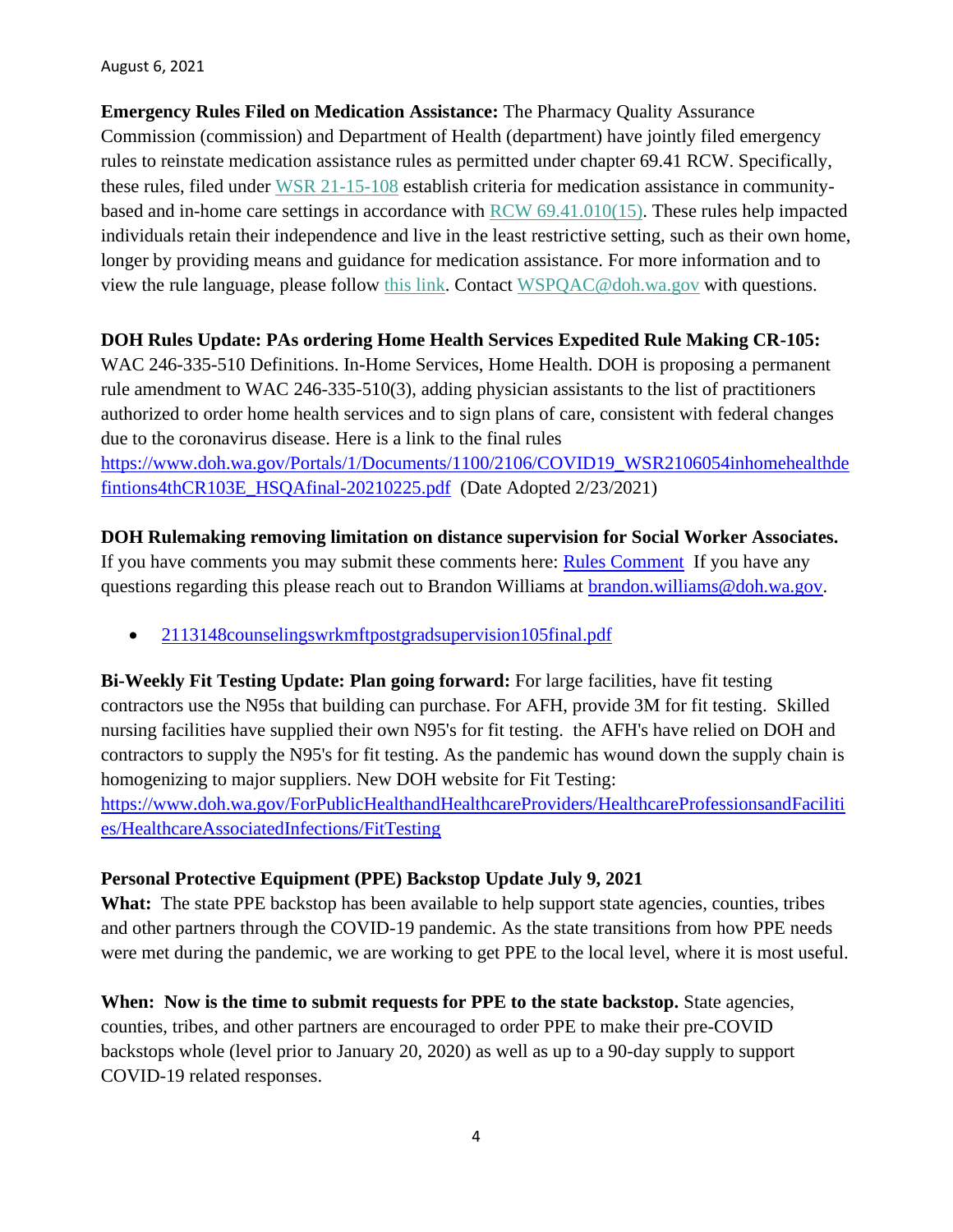**Who:** Counties, tribal nations, or state agencies needing PPE can order from the state backstop for their communities and partners. DOH Prioritization Guidelines for Allocation of Personal Protective Equipment are available.

How: Order forms for the state PPE backstop must be completed and submitted to local county emergency managers. County emergency managers are able to answer questions about the forms and ordering process. Additional information about ordering and the order form is available here: Ordering Personal Protective Equipment (PPE). In the future, availability of PPE and the process for ordering will change. Future processes for ordering are currently under development and will be communicated to partners broadly.

**Palliative Care-DOH Rural Health Integration Advisory Team (PC-RHIAT):**. For more information on their efforts go to: [https://waportal.org/partners/home/washington-rural-palliative](https://waportal.org/partners/home/washington-rural-palliative-care-initiative)[care-initiative](https://waportal.org/partners/home/washington-rural-palliative-care-initiative) The PC-RHIAT meeting was on Wednesday, July  $7<sup>th</sup>$  from 1:00-2:00 pm. Sharmon Figenshaw talked about the new Advance Care Planning docs for Honoring Choices Pacific Northwest, and the revised POLST form. <https://www.honoringchoices.org/health-care-directives>

**Palliative Care Roadmap Still Available!!** It's posted on [DOH Rural Health webpage,](https://www.doh.wa.gov/ForPublicHealthandHealthcareProviders/RuralHealth) as well as the [WA Rural Palliative Care Initiative portal T](https://waportal.org/partners/home/washington-rural-palliative-care-initiative)o order: <https://prtonline.myprintdesk.net/DSF/>

### **WA State Medical Commission**

**Consults With Practitioners in Other States:** During the 2021 Legislative Session, the legislature passed [Substitute Senate Bill 5423.](https://na01.safelinks.protection.outlook.com/?url=https%3A%2F%2Flnks.gd%2Fl%2FeyJhbGciOiJIUzI1NiJ9.eyJidWxsZXRpbl9saW5rX2lkIjoxMDMsInVyaSI6ImJwMjpjbGljayIsImJ1bGxldGluX2lkIjoiMjAyMTA3MDkuNDMwMzcxNzEiLCJ1cmwiOiJodHRwOi8vbGF3ZmlsZXNleHQubGVnLndhLmdvdi9iaWVubml1bS8yMDIxLTIyL1BkZi9CaWxscy9TZW5hdGUlMjBQYXNzZWQlMjBMZWdpc2xhdHVyZS81NDIzLVMuUEwucGRmP3E9MjAyMTA2MDIxMzI3NTkifQ.NOq4zVOL2IFbzuwViRomytrhhNs2uFSGtb6wIwlWWmo%2Fs%2F946843739%2Fbr%2F109121952329-l&data=04%7C01%7C%7C924e6dc6311f4ca8261608d94332a71a%7C84df9e7fe9f640afb435aaaaaaaaaaaa%7C1%7C0%7C637614707105848057%7CUnknown%7CTWFpbGZsb3d8eyJWIjoiMC4wLjAwMDAiLCJQIjoiV2luMzIiLCJBTiI6Ik1haWwiLCJXVCI6Mn0%3D%7C1000&sdata=BLxXqqIz1umDZA13HVhnMkJwirEQ4ggJHv6rZdqLUKQ%3D&reserved=0) This allows WA state Allopathic Physicians (MDs) and Osteopathic Physicians (DOs) to consult with practitioners licensed in another state, via telemedicine, in order to diagnose and treat a WA provider's established patient.

### **Nursing Care Quality Assurance Commission (NCQAC)**

**NCAQC Advisory Opinions:** Debbie Carlson, NCQAC, is working on current drafts of advisory opinions that I believe may impact hospices: Portable Orders for Life Sustaining Treatment Revision Draft/Death with Dignity Draft/Determining, Pronouncing and Certifying Death Draft. Just a reminder that they are NCQAC Advisory Opinions and not new WAC or RCW.

**NCQAC/Long-Term Care Workforce Steering Committee:** We wrapped up the ongoing workgroup to deliver a final report to the legislature with recommendations on how to reduce barriers to entering Long-Term Care Workforce. The final report is completed, here is the link: [Long-term Care Workforce Development Final Report \(wa.gov\)](https://www.doh.wa.gov/Portals/1/Documents/6000/2021LTCWorkforceDevelopmentReport.pdf)

**Temporary Practice Permits for Nurses:** NCQAC completes the licensing for all nurses in our state, including RNs, LPNs, ARNPs and Nursing Technicians. Over the last several months, the NCQAC worked with the Governor's office to give top priority to temporary practice permit applications for nurses to assist with the urgent and critical care needs during the COVID-19 response. This included processing expedited application requests from qualifying healthcare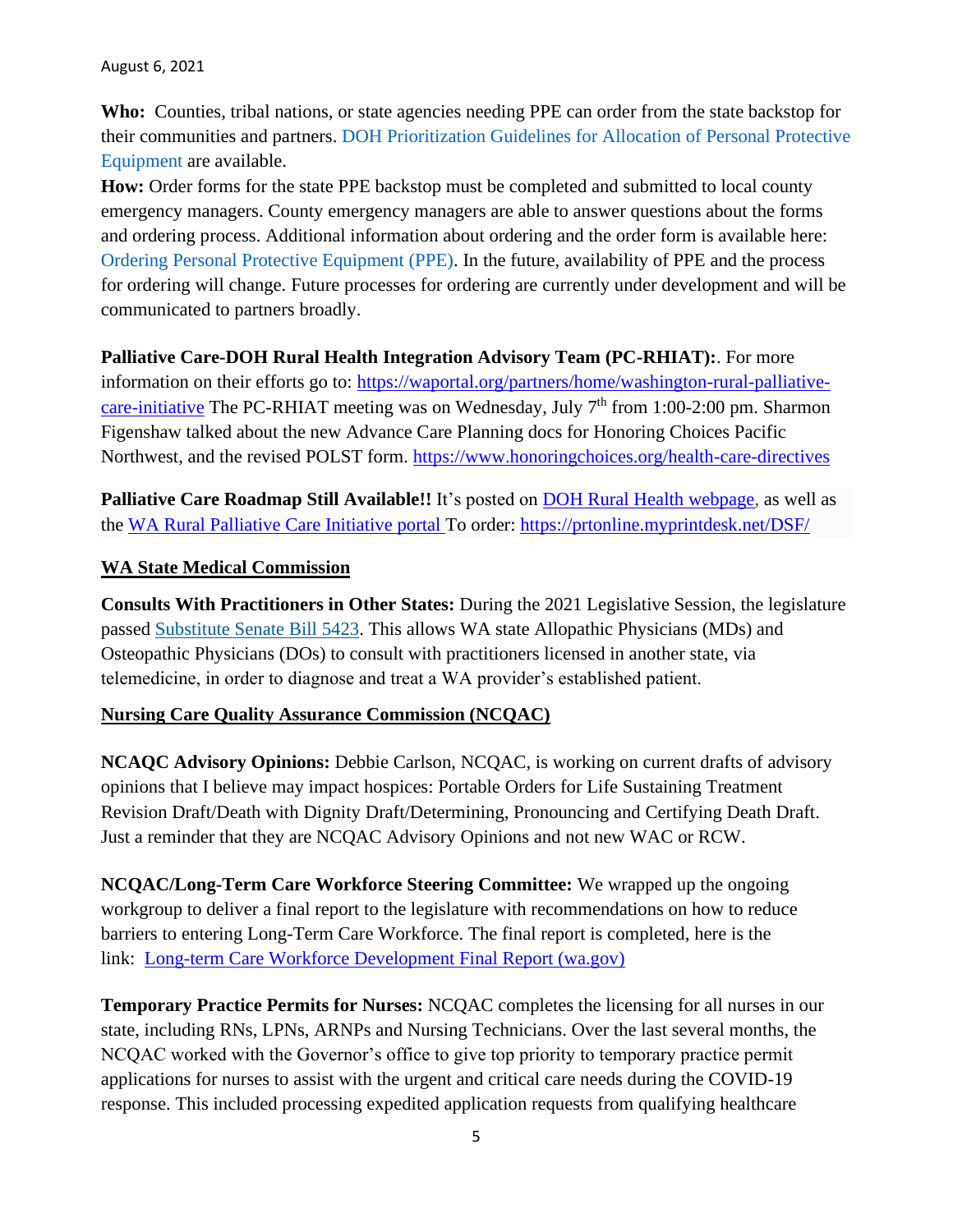facilities. Beginning July 1, 2021, the NCQAC is legislatively required to complete licensure of complete applications within seven days and has staffed accordingly to meet this requirement. In accordance with this new expectation, the NCQAC will no longer be processing expedited application requests from individual facilities. Any nurses who came to WA under the Emergency Volunteer Healthcare Provider (*chapter 70.15 RCW*) program to apply for a permanent license in Washington State. This will avoid a lapse in licensure in the event the Governor declared state of emergency ends. To apply for a WA State Nursing License, please visit our [licensing webpage.](https://na01.safelinks.protection.outlook.com/?url=https%3A%2F%2Flnks.gd%2Fl%2FeyJhbGciOiJIUzI1NiJ9.eyJidWxsZXRpbl9saW5rX2lkIjoxMDEsInVyaSI6ImJwMjpjbGljayIsImJ1bGxldGluX2lkIjoiMjAyMTA3MDEuNDI2OTU2OTEiLCJ1cmwiOiJodHRwczovL2djYzAyLnNhZmVsaW5rcy5wcm90ZWN0aW9uLm91dGxvb2suY29tLz91cmw9aHR0cHMlM0ElMkYlMkZ3d3cuZG9oLndhLmdvdiUyRkxpY2Vuc2VzUGVybWl0c2FuZENlcnRpZmljYXRlcyUyRk51cnNpbmdDb21taXNzaW9uJTJGTnVyc2VMaWNlbnNpbmclMkZBcHBseWZvcmFMaWNlbnNlJTIzRW1lcmdJbnRlcmltUGVybWl0cyZkYXRhPTA0JTdDMDElN0NBbGVqYW5kcm8uTGUlNDBkb2gud2EuZ292JTdDYmNlNWE2NTZkY2ExNDMwMTIyZDEwOGQ5M2NiNWEzMjIlN0MxMWQwZTIxNzI2NGU0MDBhOGJhMDU3ZGNjMTI3ZDcyZCU3QzAlN0MwJTdDNjM3NjA3NTczMDgxMjIyODMzJTdDVW5rbm93biU3Q1RXRnBiR1pzYjNkOGV5SldJam9pTUM0d0xqQXdNREFpTENKUUlqb2lWMmx1TXpJaUxDSkJUaUk2SWsxaGFXd2lMQ0pYVkNJNk1uMCUzRCU3QzEwMDAmc2RhdGE9RSUyRmdwZlpyJTJGSUZuOVFQY252R1JjWWxCT1ljSXR3ZEtzbUZ3TjY1N2ZGT2MlM0QmcmVzZXJ2ZWQ9MCJ9.L2g3HxhW2ZJQcT-bnXV4Jz2qPIkjyCx3EQhakAgWios%2Fs%2F716479064%2Fbr%2F108728464933-l&data=04%7C01%7C%7C3f8fd3c1e1284559513908d93cbab6e2%7C84df9e7fe9f640afb435aaaaaaaaaaaa%7C1%7C0%7C637607594894715903%7CUnknown%7CTWFpbGZsb3d8eyJWIjoiMC4wLjAwMDAiLCJQIjoiV2luMzIiLCJBTiI6Ik1haWwiLCJXVCI6Mn0%3D%7C1000&sdata=jbEYXFOqK4UXmKiqg7HkHWQgTp%2BSfJd9A3I2Ab7ve5k%3D&reserved=0)

## *Health Care Authority (HCA)*

**HCA Rulemaking** for **DME & Home Health—ARNP PAs Ordering Home Health** : These rules were finalized and submitted for Permanent Adoption (CR103P) - [WSR 21-12-051](https://www.hca.wa.gov/assets/103P-21-12-051.pdf) *Effective date: 06/26/2021*

**New Preproposal - Statement of Inquiry (CR101) for Home Health**: They need to fix an error in the last round of rulemaking. Reasons why rules on this subject may be needed and what they might accomplish: HCA is amending these rules to change occurrences of "ordering physician" to "authorized practitioner" to align with amendments in Chapters 182-543 and 182-551 WAC recently made in WSR 21-12-051. During the course of this review, HCA may identify additional related changes that are required in order to improve clarity or update policy. (See [WSR 21-14-007\)](https://lnks.gd/l/eyJhbGciOiJIUzI1NiJ9.eyJidWxsZXRpbl9saW5rX2lkIjoxMDIsInVyaSI6ImJwMjpjbGljayIsImJ1bGxldGluX2lkIjoiMjAyMTA3MDguNDI5Njg3MTEiLCJ1cmwiOiJodHRwczovL3d3dy5oY2Eud2EuZ292L2Fzc2V0cy8xMDEtMjEtMTQtMDA3LnBkZiJ9.2R5ugy67SChAWtoaZubfXeLQsQXyxvFgW8vYc7CdcNE/s/1523354080/br/109049734992-l)

**Medicaid Social Worker for Home Health Funding**: HCA is still in the process of setting this up and payment will be retroactive to July 2, 2021. Currently claims are being denied so please resend them when they get the system set up.

**Private Duty Nursing (PDN) issue and Seattle Children's Hospital (SCH**): I am working closely with our PDN agencies to help address the nursing shortage issue for medically fragile children. SCH has initiated a workgroup to discuss how to address medically fragile children being backed up at the hospital for up to 3 years due to the shortage of private duty nurses and low reimbursement rates in the state. They are discussing several options at this time and will be brining providers to the discussions eventually as they determine the parameters of what they would like to do.

## *Office of the Insurance Commissioner (OIC)*

**Telemedicine Audio-Only 2021 Legislation:** [Substitute House Bill 1196](https://na01.safelinks.protection.outlook.com/?url=https%3A%2F%2Flnks.gd%2Fl%2FeyJhbGciOiJIUzI1NiJ9.eyJidWxsZXRpbl9saW5rX2lkIjoxMDEsInVyaSI6ImJwMjpjbGljayIsImJ1bGxldGluX2lkIjoiMjAyMTA3MDkuNDMwMzcxNzEiLCJ1cmwiOiJodHRwOi8vbGF3ZmlsZXNleHQubGVnLndhLmdvdi9iaWVubml1bS8yMDIxLTIyL1BkZi9CaWxscy9Ib3VzZSUyMFBhc3NlZCUyMExlZ2lzbGF0dXJlLzExOTYtUy5QTC5wZGY_cT0yMDIxMDYwMjExMDAwNSJ9.CK-2KCexuR4Ynttl7qqhJURFe41wwpAFROzVFTyPBYM%2Fs%2F946843739%2Fbr%2F109121952329-l&data=04%7C01%7C%7C924e6dc6311f4ca8261608d94332a71a%7C84df9e7fe9f640afb435aaaaaaaaaaaa%7C1%7C0%7C637614707105838099%7CUnknown%7CTWFpbGZsb3d8eyJWIjoiMC4wLjAwMDAiLCJQIjoiV2luMzIiLCJBTiI6Ik1haWwiLCJXVCI6Mn0%3D%7C1000&sdata=FlG0FByQz5c7N5BKza%2FpWm7Vs9a9eRkFsZpQ9rPlsmU%3D&reserved=0) was passed during the 2021 legislative session and requires the following regarding the practice of telemedicine. Beginning July 25th, 2021, providers who bill a patient or the patient's health plan for audio-only telemedicine services must receive patient consent for the billing prior to rendering the service. The patient consent requirement is applicable to PEBB/SEBB plans, private health plans, behavioral health administrative services organizations and MCOs contracted with the Health Care Authority, and Medicaid managed care plans contracted with the Health Care Authority.